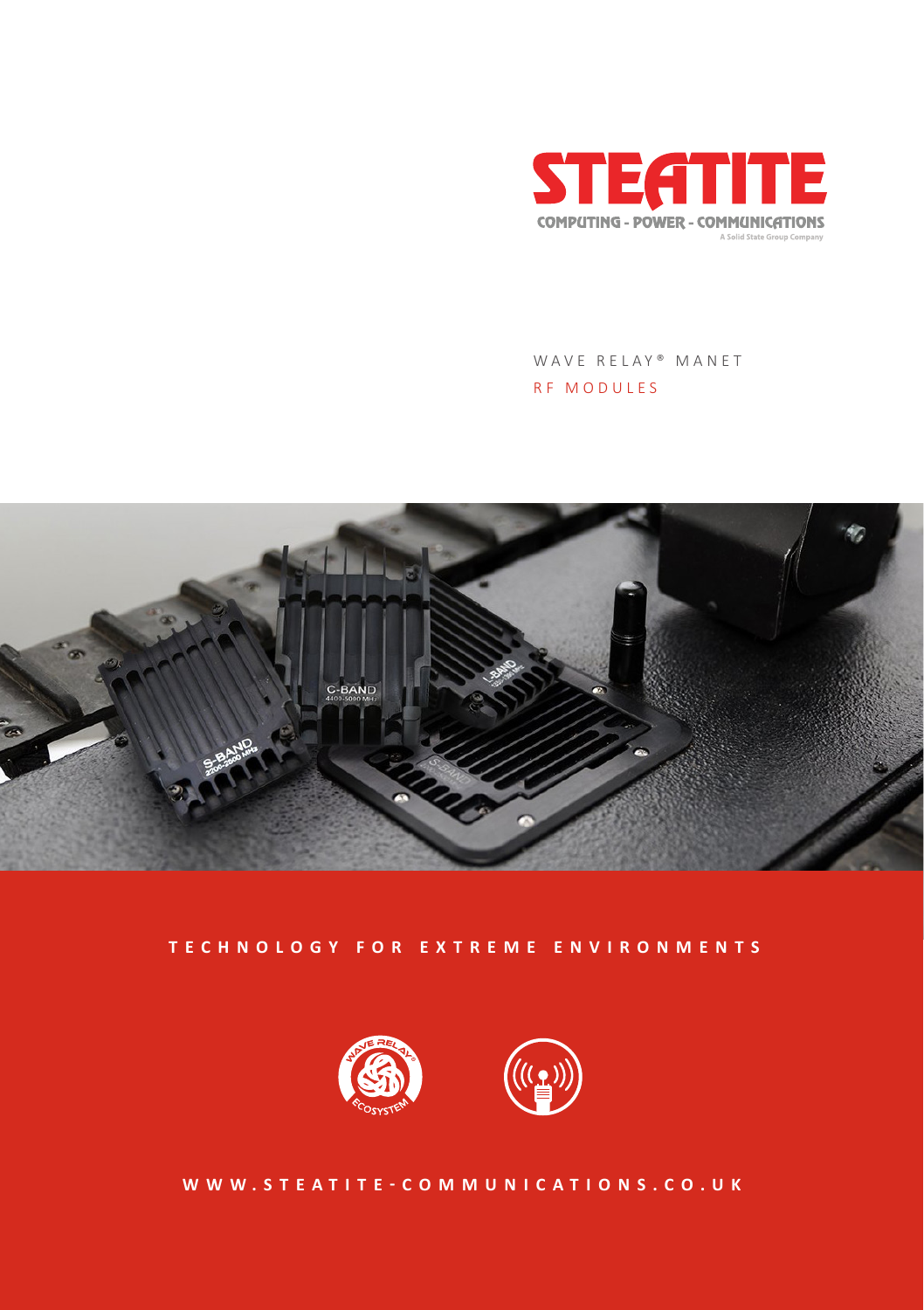





The High Power L-Band Interchangeable Frequency Module delivers increased output power and greater power efficiency to Military and Overseas customers. This module also provides increased noise immunity in congested and contested RF environments.

| <b>Frequency Range</b>                  | 1350 - 1390 MHz                                                                   |
|-----------------------------------------|-----------------------------------------------------------------------------------|
| <b>RF Modulation</b>                    | OFDM (64QAM, 16QAM, QPSK, BPSK)                                                   |
| <b>Antenna Chains</b>                   | 3 Independent RF Chains                                                           |
| <b>TX/RX Operating Modes</b>            | SISO, 2x2 & 3x3 MIMO                                                              |
| <b>Channel Bandwidth</b>                | 5, 10 and 20 MHz                                                                  |
| <b>Peak TCP Throughput</b>              | Up to 150 Mbps                                                                    |
| <b>MIMO Techniques</b>                  | Maximal Radio Combining<br>Space-Time Block Coding<br><b>Spatial Multiplexing</b> |
| Max. Aggregate<br><b>Transmit Power</b> | 10W (3.3W per RF Chain)                                                           |
| <b>Antenna Ports</b>                    | (3) SMP (50 Ohms)                                                                 |
| <b>TX Power Control</b>                 | 35 to 16.5 dBm, 0.5 dB per step                                                   |
| <b>Power Control Accuracy</b>           | $+/- 2$ dB                                                                        |

| <b>Frequency Accuracy</b>                        | $+/-$ 4 ppm, max.                                                                       |
|--------------------------------------------------|-----------------------------------------------------------------------------------------|
| <b>Minimum Receiver</b><br><b>Sensitivity</b>    | -98 dBm (not absolute)                                                                  |
| <b>Max. RF Input</b>                             | $-20$ dBm                                                                               |
| <b>Max. RF Input without</b><br><b>Damage</b>    | $+10$ dBm                                                                               |
| <b>Max. Peak Power</b><br><b>Consumption, TX</b> | TBC                                                                                     |
| <b>Power Consumption, RX</b>                     | TBC                                                                                     |
| <b>Operating Temperature</b>                     | -40°C to +85°C (-40°F to 185°F)                                                         |
| <b>ESD Protection</b>                            | +/- 8KV Contact discharge, per IEC 6100-4-2<br>+/-15KV Air discharge, per IEC 61000-4-2 |
| <b>Dimensions</b>                                | $9.7 \times 6.6 \times 1.3$ cm $(3.8 \times 2.6 \times 0.5$ in.)                        |
| Weight                                           | 130 g (4.6 oz.)                                                                         |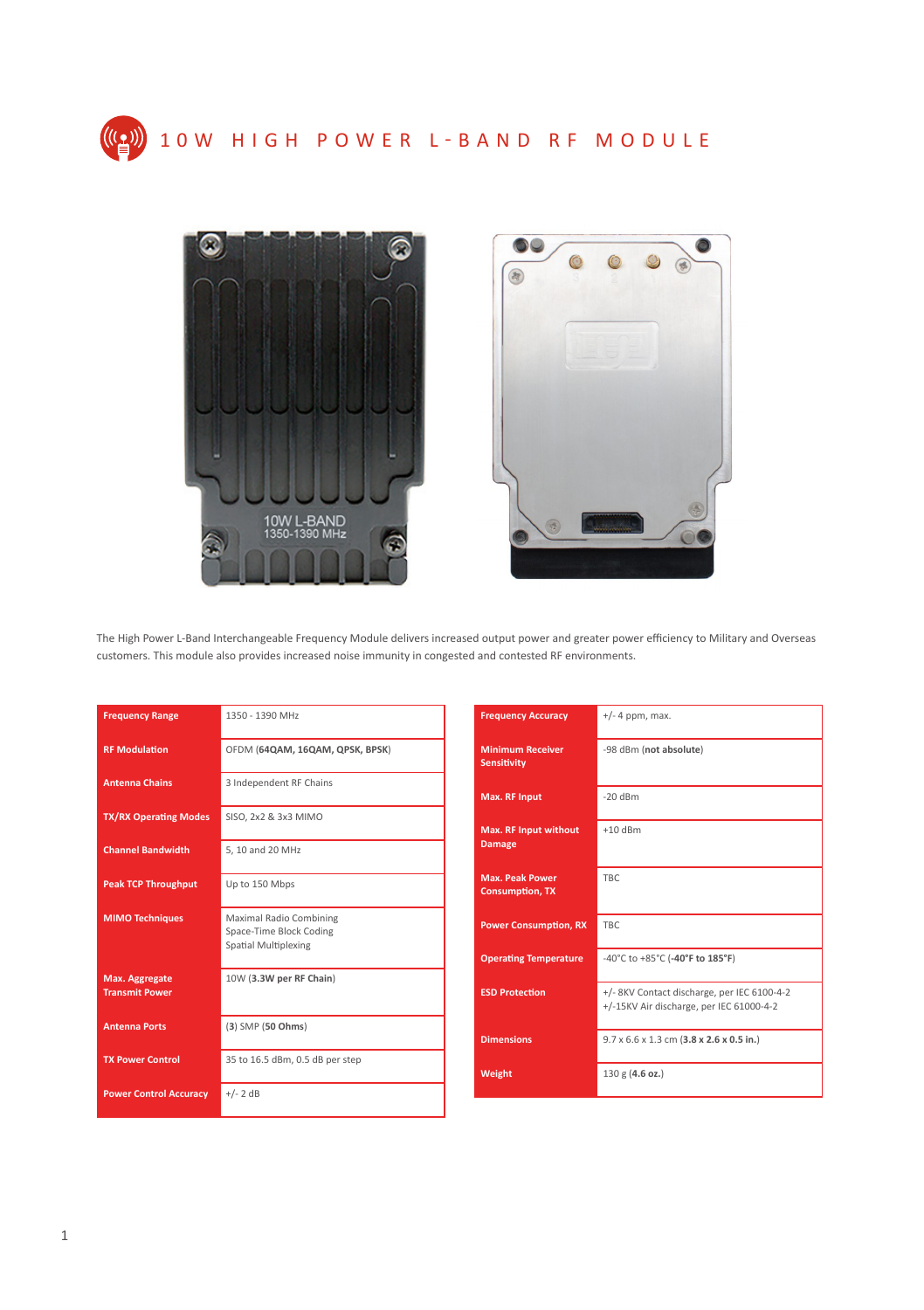





The BAS Band Interchangeable Frequency Module is designed for use by TV and radio stations in applications such as live event video streaming and electronic news-gathering. The BAS Band module allows broadcasters to use their licensed spectrum without monthly fees.

| <b>Frequency Range</b>                         | 2025 - 2150 MHz                                                                   |
|------------------------------------------------|-----------------------------------------------------------------------------------|
| <b>RF Modulation</b>                           | OFDM (64QAM, 16QAM, QPSK, BPSK)                                                   |
| <b>Antenna Chains</b>                          | 3 Independent RF Chains                                                           |
| <b>TX/RX Operating Modes</b>                   | SISO, 2x2 & 3x3 MIMO                                                              |
| <b>Channel Bandwidth</b>                       | 5, 10 and 20 MHz                                                                  |
| <b>Peak TCP Throughput</b>                     | Up to 120 Mbps channel                                                            |
| <b>MIMO Techniques</b>                         | Maximal Radio Combining<br>Space-Time Block Coding<br><b>Spatial Multiplexing</b> |
| <b>Max. Aggregate</b><br><b>Transmit Power</b> | 6W (2W per RF Chain)                                                              |
| <b>Antenna Ports</b>                           | (3) SMP (50 Ohms)                                                                 |
| <b>TX Power Control</b>                        | 33 to 16.5 dBm, 0.5 dB per step                                                   |
| <b>Power Control Accuracy</b>                  | $+/- 2$ dB                                                                        |

| <b>Frequency Accuracy</b>                        | $+/-$ 4 ppm, max.                                                                       |
|--------------------------------------------------|-----------------------------------------------------------------------------------------|
| <b>Minimum Receiver</b><br><b>Sensitivity</b>    | -95 dBm (not absolute)                                                                  |
| <b>Max. RF Input</b>                             | $-5$ dBm                                                                                |
| <b>Max. RF Input without</b><br><b>Damage</b>    | $+10$ dBm                                                                               |
| <b>Max. Peak Power</b><br><b>Consumption, TX</b> | 30.8W                                                                                   |
| <b>Power Consumption, RX</b>                     | 4W                                                                                      |
| <b>Operating Temperature</b>                     | -40°C to +85°C (-40°F to 185°F)                                                         |
| <b>ESD Protection</b>                            | +/- 8KV Contact discharge, per IEC 6100-4-2<br>+/-15KV Air discharge, per IEC 61000-4-2 |
| <b>Dimensions</b>                                | $9.7 \times 6.6 \times 1.3$ cm $(3.8 \times 2.6 \times 0.5$ in.)                        |
| Weight                                           | 130 g (4.6 oz.)                                                                         |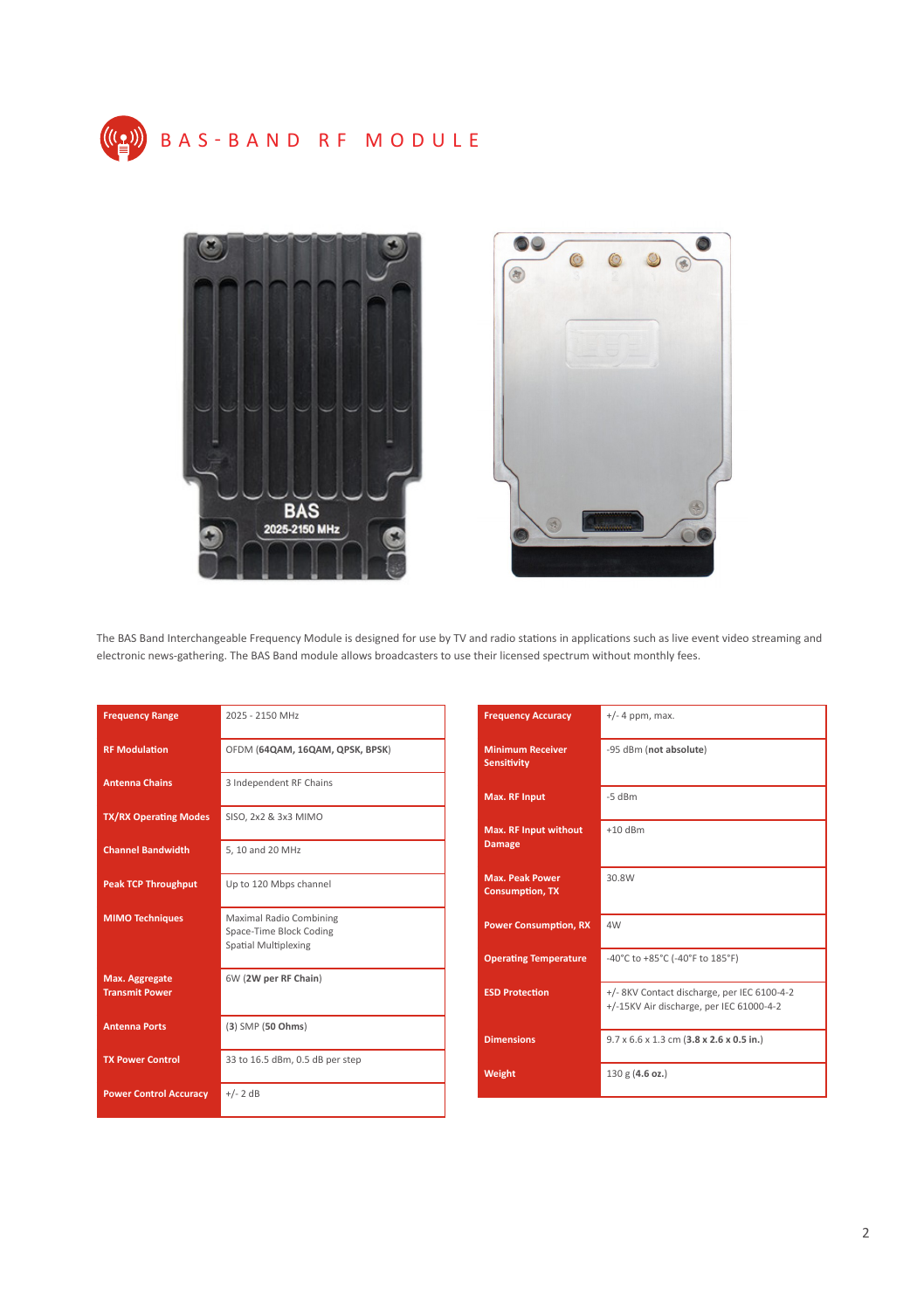





The High Power S-Band Interchangeable Frequency Module delivers increased output power and greater power efficiency to Federal and Commercial customers. This module also provides increased noise immunity in congested and contested RF environments.

| <b>Frequency Range</b>                  | 2200 - 2500 MHz                                                                   |
|-----------------------------------------|-----------------------------------------------------------------------------------|
| <b>RF Modulation</b>                    | OFDM (64QAM, 16QAM, QPSK, BPSK)                                                   |
| <b>Antenna Chains</b>                   | 3 Independent RF Chains                                                           |
| <b>TX/RX Operating Modes</b>            | SISO, 2x2 & 3x3 MIMO                                                              |
| <b>Channel Bandwidth</b>                | 5, 10 and 20 MHz                                                                  |
| <b>Peak TCP Throughput</b>              | Up to 150 Mbps                                                                    |
| <b>MIMO Techniques</b>                  | Maximal Radio Combining<br>Space-Time Block Coding<br><b>Spatial Multiplexing</b> |
| Max. Aggregate<br><b>Transmit Power</b> | 10W (3.3W per RF Chain)                                                           |
| <b>Antenna Ports</b>                    | $(3)$ SMP $(50$ Ohms)                                                             |
| <b>TX Power Control</b>                 | 33 to 16.5 dBm, 0.5 dB per step                                                   |
| <b>Power Control Accuracy</b>           | $+/- 2$ dB                                                                        |

| <b>ISM Band Certifications</b>                   | FCC Part 15 Subpart C, 15.247<br>RSS-247, Issue 1, May 2015<br>RSS-GEN, Issue 4, November 2014<br>ANSI C63.10: 2013<br>ANSI C63.4: 2014 |
|--------------------------------------------------|-----------------------------------------------------------------------------------------------------------------------------------------|
| <b>Frequency Accuracy</b>                        | $+/-$ 4 ppm, max.                                                                                                                       |
| <b>Minimum Receiver</b><br><b>Sensitivity</b>    | -98 dBm (not absolute)                                                                                                                  |
| <b>Max. RF Input</b>                             | $-20$ dBm                                                                                                                               |
| <b>Max. RF Input without</b><br><b>Damage</b>    | $+10$ dBm                                                                                                                               |
| <b>Max. Peak Power</b><br><b>Consumption, TX</b> | 40W (3 Chains @10W)                                                                                                                     |
| <b>Power Consumption, RX</b>                     | 1.8W (3 Chains)                                                                                                                         |
| <b>Operating Temperature</b>                     | -40°C to +85°C (-40°F to 185°F)                                                                                                         |
| <b>ESD Protection</b>                            | +/- 8KV Contact discharge, per IEC 6100-4-2                                                                                             |
| <b>Dimensions</b>                                | $9.7 \times 6.6 \times 1.3$ cm $(3.8 \times 2.6 \times 0.5$ in.)                                                                        |
| Weight                                           | 130 g (4.6 oz.)                                                                                                                         |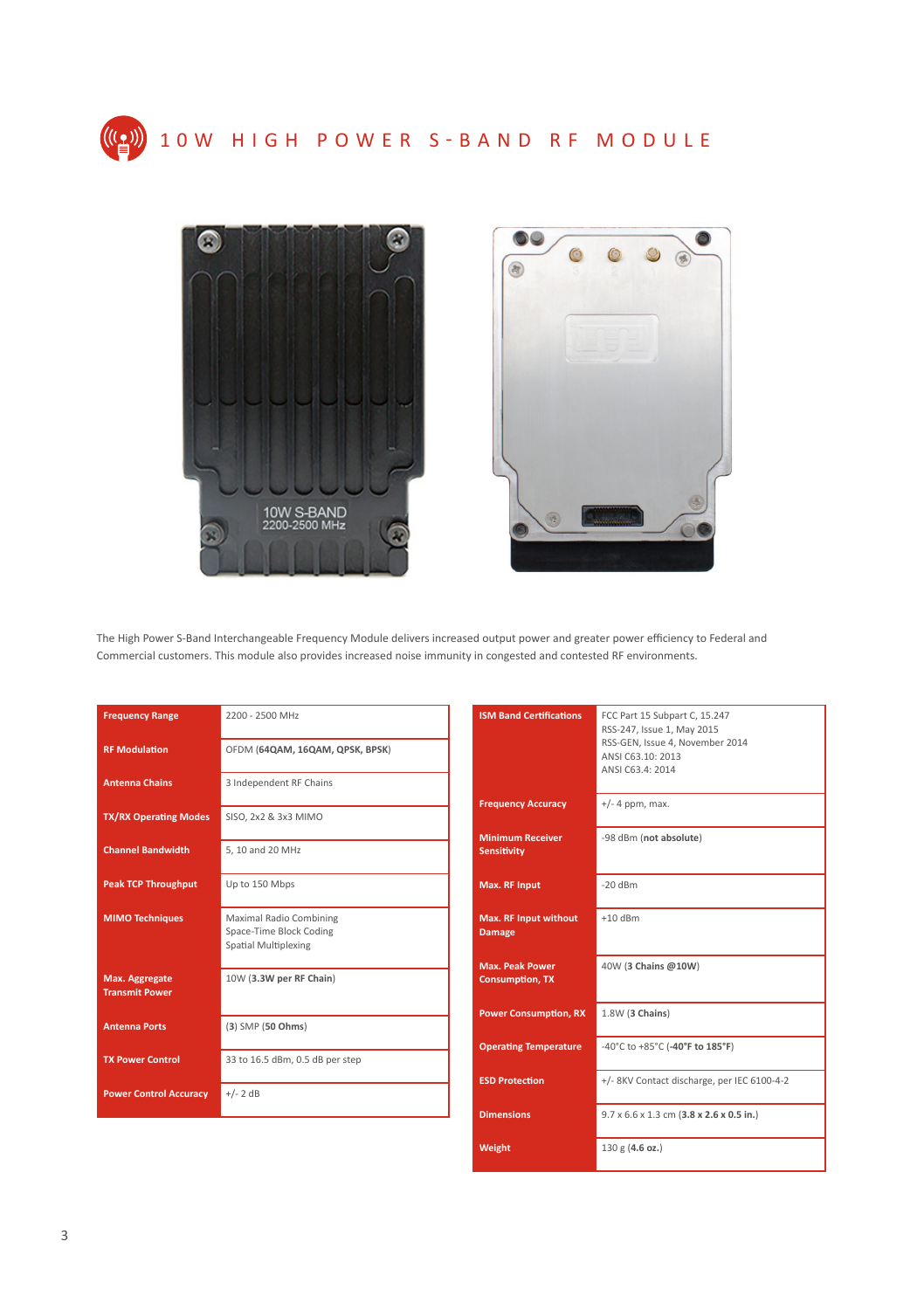





The Lower C-Band Interchangeable Frequency Module is ideal for use by NATO (4.4 – 4.6 GHz), Federal (4.6 – 4.8 GHz), and Public Safety (4.9 GHz) customers. The Lower C-Band module allows customers to make use of less congested spectrum than S-Band.

| <b>Frequency Range</b>                  | 4400 - 5000 MHz                                                                   |
|-----------------------------------------|-----------------------------------------------------------------------------------|
| <b>RF Modulation</b>                    | OFDM (64QAM, 16QAM, QPSK, BPSK)                                                   |
| <b>Antenna Chains</b>                   | 3 Independent RF Chains                                                           |
| <b>TX/RX Operating Modes</b>            | SISO, 2x2 & 3x3 MIMO                                                              |
| <b>Channel Bandwidth</b>                | 5, 10 and 20 MHz                                                                  |
| <b>Peak TCP Throughput</b>              | Up to 120 Mbps                                                                    |
| <b>MIMO Techniques</b>                  | Maximal Radio Combining<br>Space-Time Block Coding<br><b>Spatial Multiplexing</b> |
| Max. Aggregate<br><b>Transmit Power</b> | 6W (2W per RF Chain)                                                              |
| <b>Antenna Ports</b>                    | $(3)$ SMP $(50$ Ohms)                                                             |
| <b>TX Power Control</b>                 | 33 to 16.5 dBm, 0.5 dB per step                                                   |
| <b>Power Control Accuracy</b>           | $+/- 2$ dB                                                                        |

| <b>ISM Band Certifications</b>                   | FCC Part 15 Subpart C, 15.247<br>RSS-247, Issue 1, May 2015<br>RSS-GEN, Issue 4, November 2014<br>ANSI C63.10: 2013<br>ANSI C63.4: 2014 |
|--------------------------------------------------|-----------------------------------------------------------------------------------------------------------------------------------------|
| <b>Frequency Accuracy</b>                        | $+/-$ 4 ppm, max.                                                                                                                       |
| <b>Minimum Receiver</b><br><b>Sensitivity</b>    | -98 dBm (not absolute)                                                                                                                  |
| <b>Max. RF Input</b>                             | $-10$ dBm                                                                                                                               |
| <b>Max. RF Input without</b><br><b>Damage</b>    | $+10$ dBm                                                                                                                               |
| <b>Max. Peak Power</b><br><b>Consumption, TX</b> | 50W                                                                                                                                     |
| <b>Power Consumption, RX</b>                     | 5W                                                                                                                                      |
| <b>Operating Temperature</b>                     | -40°C to +85°C (-40°F to 185°F)                                                                                                         |
| <b>ESD Protection</b>                            | +/- 8KV Contact discharge, per IEC 6100-4-2                                                                                             |
| <b>Dimensions</b>                                | $10.3 \times 6.6 \times 1.4$ cm $(4.0 \times 2.6 \times 1.4$ in.)                                                                       |
| Weight                                           | 197 g (6.98 oz.)                                                                                                                        |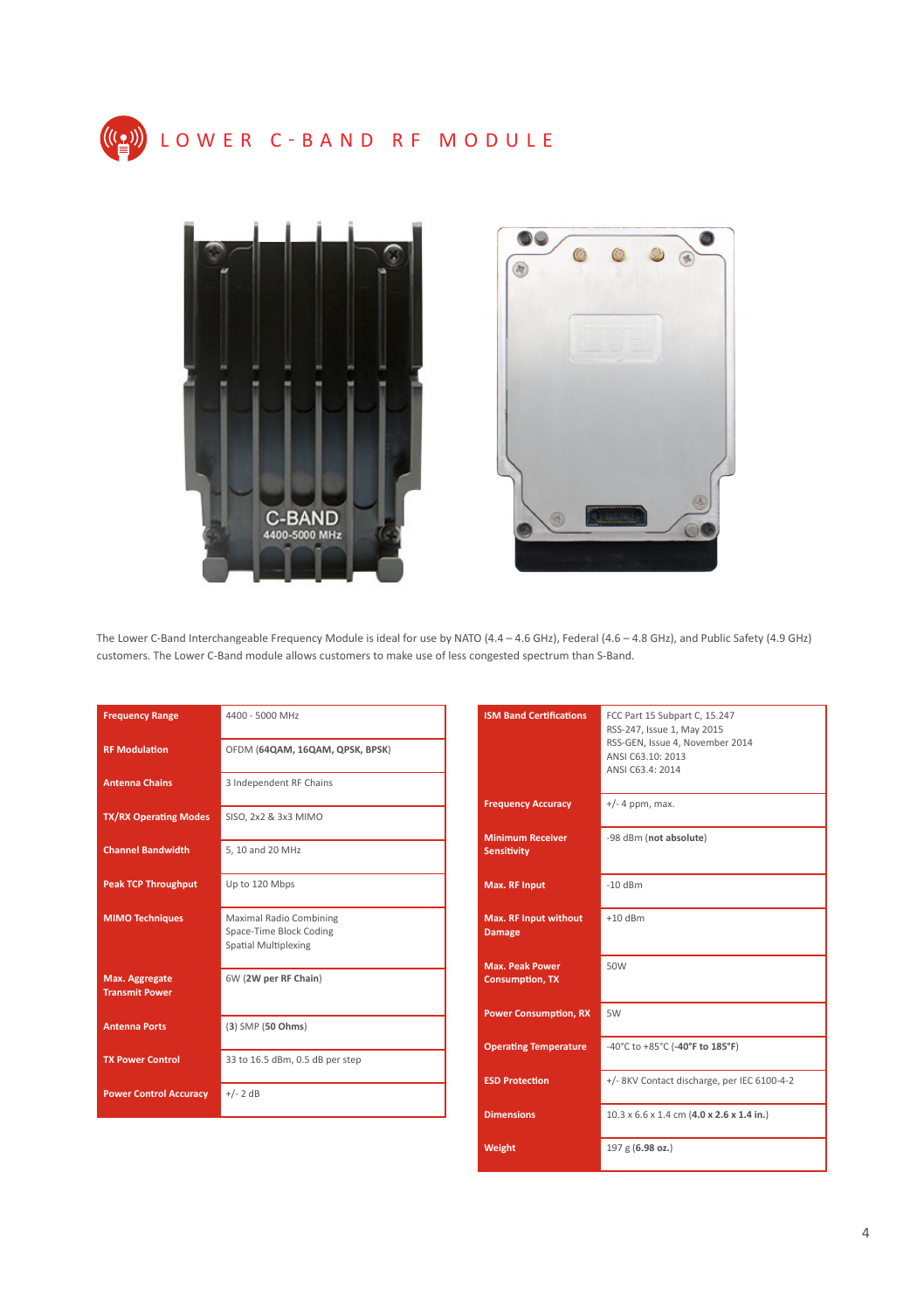



The Upper C-Band Interchangeable Frequency Module is ideal for use by commercial customers in the unlicensed ISM (5.1 – 6 GHz) band. Additionally, the Upper C-Band module has FCC Part 15 and Japan Type certifications.

| <b>Frequency Range</b>                  | 5100 - 6000 MHz                                                            |
|-----------------------------------------|----------------------------------------------------------------------------|
| <b>RF Modulation</b>                    | OFDM (64QAM, 16QAM, QPSK, BPSK)                                            |
| <b>Antenna Chains</b>                   | 3 Independent RF Chains                                                    |
| <b>TX/RX Operating Modes</b>            | SISO, 2x2 & 3x3 MIMO                                                       |
| <b>Channel Bandwidth</b>                | 5, 10 and 20 MHz                                                           |
| <b>Peak TCP Throughput</b>              | Up to 120 Mbps                                                             |
| <b>MIMO Techniques</b>                  | Maximal Radio Combining<br>Space-Time Block Coding<br>Spatial Multiplexing |
| Max. Aggregate<br><b>Transmit Power</b> | 4W (1.3W per RF Chain)                                                     |
| <b>Antenna Ports</b>                    | (3) SMP (50 Ohms)                                                          |
| <b>TX Power Control</b>                 | 31 to 16.5 dBm, 0.5 dB per step                                            |
| <b>Power Control Accuracy</b>           | $+/- 2$ dB                                                                 |

| <b>Frequency Accuracy</b>                        | $+/-$ 4 ppm, max.                                                                          |
|--------------------------------------------------|--------------------------------------------------------------------------------------------|
| <b>Minimum Receiver</b><br><b>Sensitivity</b>    | -95 dBm (not absolute)                                                                     |
| <b>Max. RF Input</b>                             | $-10$ dBm                                                                                  |
| <b>Max. RF Input without</b><br><b>Damage</b>    | $+10$ dBm                                                                                  |
| <b>Max. Peak Power</b><br><b>Consumption, TX</b> | 50W                                                                                        |
| <b>Power Consumption, RX</b>                     | 2.5W                                                                                       |
| <b>Operating Temperature</b>                     | -40°C to +85°C (-40°F to $185°F$ )                                                         |
| <b>FCC Certification</b>                         | FCC Part 15, Subpart B FCC Part 15, Subpart E,<br>15.407, for UNII band I and III          |
| <b>Japan Type Certification</b>                  | Article 2, Paragraph 1, Item 72 Category RB<br>(Unmanned Mobile Image Transmission System) |
| <b>ESD Protection</b>                            | +/- 8KV Contact discharge, per IEC 6100-4-2                                                |
| <b>Dimensions</b>                                | $9.7 \times 6.6 \times 1.3$ cm $(3.8 \times 2.6 \times 0.5$ in.)                           |
| Weight                                           | 130 g (4.6 oz.)                                                                            |